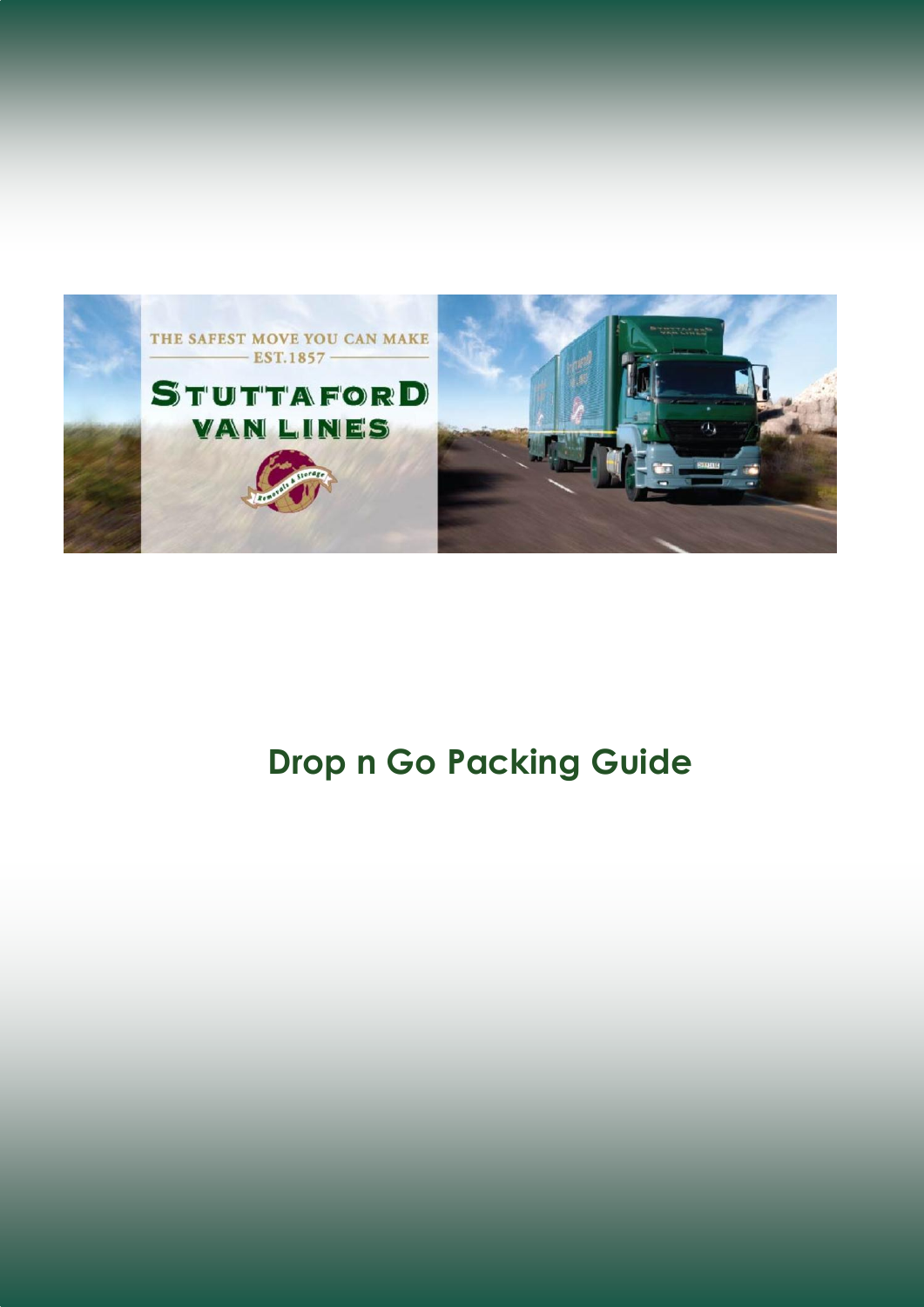

## STUTTAFORD'S DROP N GO SERVICE

Stuttaford Van Lines' new Drop n Go removals service for small moves between Johannesburg, Cape Town and Durban.

You can now send a total volume of up to 3m<sup>3</sup> for only R1035 incl. VAT and your consignment will be ready for collection within 14 working days. **Collection and delivery of items are subject to vehicle availability.**

## **Experience the service levels of Stuttaford Van Lines, the most trusted removals company in South Africa.**

## QUICK GUIDE TO PACKING

- a) Whenever china, glassware or fragile items are packed, ensure that crumpled white paper is placed at the bottom of the carton approximately 10cms deep to act as a cushion. Do not lay white paper flat at the bottom, as this will serve no purpose.
- b) Fill all gaps with crumpled white paper in any carton packed with fragile items to reduce the chance of breakage. This may occur for example, if the carton is carried upside down and there are no "Fragile/This way up" labels!



- c) Always line cartons with white paper or plastic when packing linen, clothing or curtaining. It looks professional and keeps the contents dust free.
- d) When packing plates remember, first crumpled white paper in the bottom of the Reference 3, then a minimum wrap of two layers of paper round each plate before standing them upright in the bottom of the carton. If the plates are packed flat, downward pressure on the carton from the rest of the load during transit, may crack the plates. Also remember, do not pack a lot of heavy plates onto other plates as this will certainly cause breakage and the strong likelihood of the carton bursting open or being dropped.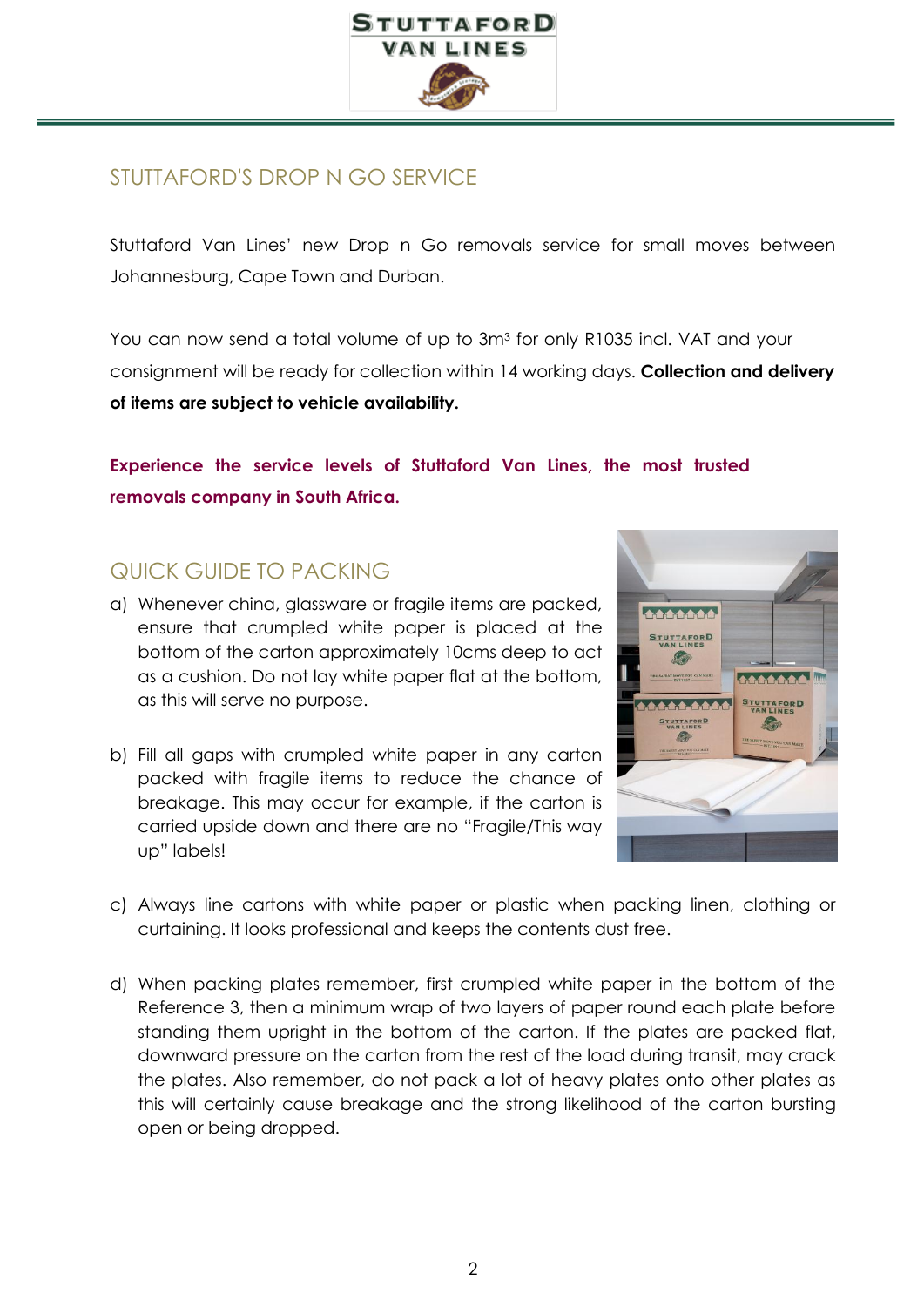

- e) Packing books. Soft covered books can be packed either flat or on end. Do not crush, damage or bend this type of book to fill gaps in the carton, use white paper as filler instead.
- f) Hard covered books such as encyclopaedias should be packed flat into a carton to avoid the binding twisting and damaging the book. It should also be remembered to line the carton with a sheet of white paper that is folded over the top once the carton is full, to avoid dust.
- g) Clothing. Use Reference 3 carton to pack jerseys, shorts and socks etc. Use Reference 4 to pack trousers, slacks, dresses, evening gowns and curtains etc. Use Reference 5 (Wardrobe) carton to hang suites, evening dresses, coats etc. Remember, in all instances, white paper should line the carton and be folded over the top once the carton is full to protect the clothing from dust etc. In the case of Wardrobe cartons, hanging clothing should be covered with white paper, and plastic tape used to seal the paper on the neck of the hanger rail to avoid dust getting in.



- h) When packing cartons, always pack the lighter items on top otherwise not only does the carton get heavy and difficult to carry, but the light or fragile items packed underneath will get damaged or broken.
- i) Silverware: When packing, keep knives with knives and forks with forks. Roll each utensil up separately using strips of white paper that are slightly longer than the utensil. Do not pack these items on top of glassware because they are heavy and will break the glassware.
- j) Kitchenware: Always wrap pots and their lids separately, but pack into the same carton.



k) Liquor: Must be counted, inventorized and sealed.